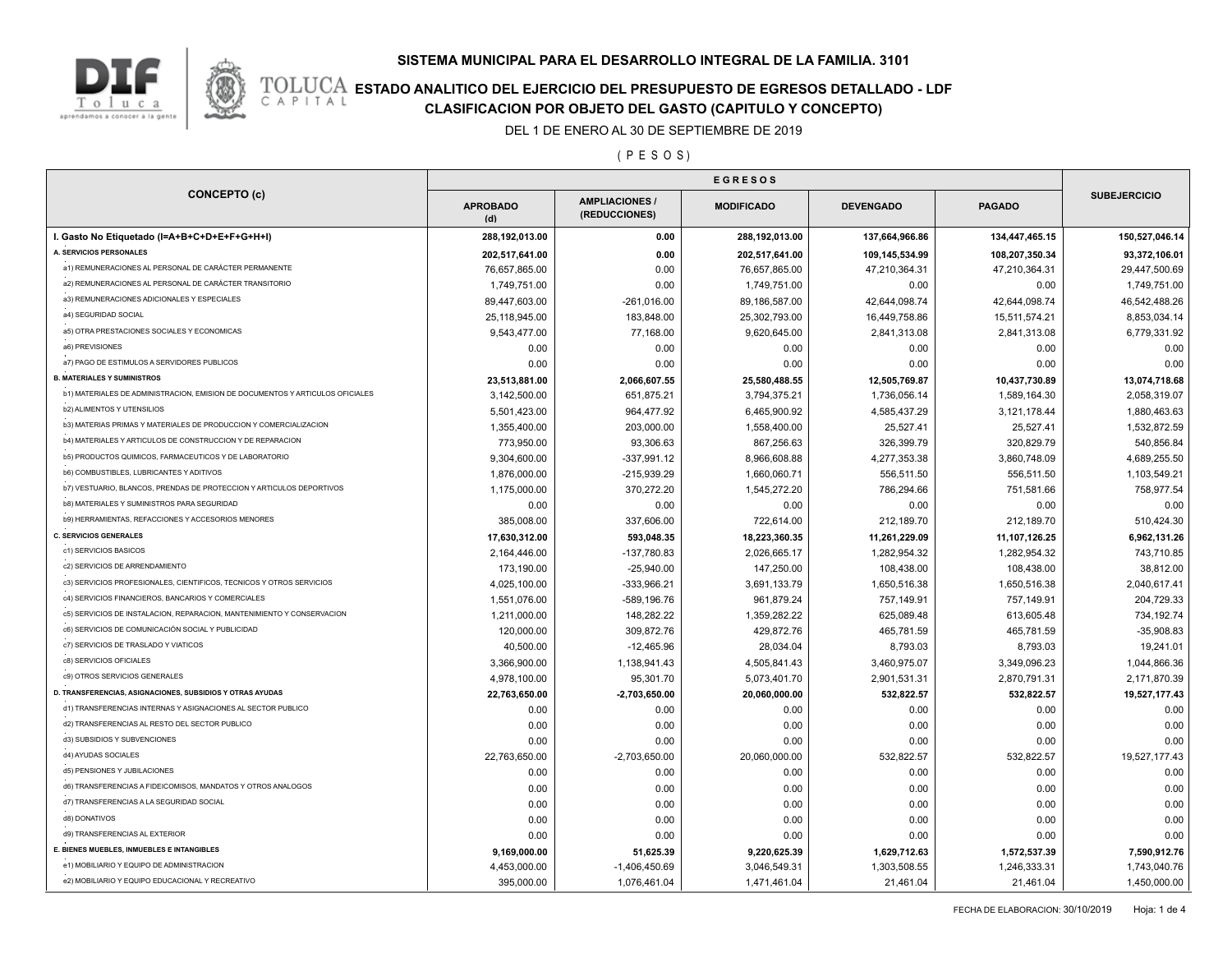### **SISTEMA MUNICIPAL PARA EL DESARROLLO INTEGRAL DE LA FAMILIA. 3101**



# **TOLUCA ESTADO ANALITICO DEL EJERCICIO DEL PRESUPUESTO DE EGRESOS DETALLADO - LDF**<br>CAPITAL CIASIFICACION POR OBJETO DEL GASTO (CAPITULO Y CONCEPTO) **CLASIFICACION POR OBJETO DEL GASTO (CAPITULO Y CONCEPTO)**

DEL 1 DE ENERO AL 30 DE SEPTIEMBRE DE 2019

( P E S O S )

| <b>CONCEPTO (c)</b>                                                                                            | <b>APROBADO</b><br>(d) | <b>AMPLIACIONES</b><br>(REDUCCIONES) | <b>MODIFICADO</b> | <b>DEVENGADO</b> | <b>PAGADO</b> | <b>SUBEJERCICIO</b> |
|----------------------------------------------------------------------------------------------------------------|------------------------|--------------------------------------|-------------------|------------------|---------------|---------------------|
| e3) EQUIPO E INSTRUMENTAL MEDICO Y DE LABORATORIO                                                              | 476,000.00             | 13,641.60                            | 489,641.60        | 211,769.60       | 211,769.60    | 277,872.00          |
| e4) VEHICULOS Y EQUIPO DE TRANSPORTE                                                                           | 3,725,000.00           | 275,000.00                           | 4,000,000.00      | 0.00             | 0.00          | 4,000,000.00        |
| e5) EQUIPO DE DEFENSA Y SEGURIDAD                                                                              | 0.00                   | 0.00                                 | 0.00              | 0.00             | 0.00          | 0.00                |
| e6) MAQUINARIA, OTROS EQUIPOS Y HERRAMIENTAS                                                                   | 20,000.00              | 62,060.00                            | 82,060.00         | 62,060.00        | 62,060.00     | 20,000.00           |
| e7) ACTIVOS BIOLOGICOS                                                                                         | 0.00                   | 0.00                                 | 0.00              | 0.00             | 0.00          | 0.00                |
| e8) BIENES INMUEBLES                                                                                           | 0.00                   | 0.00                                 | 0.00              | 0.00             | 0.00          | 0.00                |
| e9) ACTIVOS INTANGIBLES                                                                                        | 100,000.00             | 30,913.44                            | 130,913.44        | 30,913.44        | 30,913.44     | 100,000.00          |
| F. INVERSION PUBLICA                                                                                           | 10,000,000.00          | 0.00                                 | 10,000,000.00     | 0.00             | 0.00          | 10,000,000.00       |
| f1) OBRA PUBLICA EN BIENES DE DOMINIO PUBLICO                                                                  | 0.00                   | 0.00                                 | 0.00              | 0.00             | 0.00          | 0.00                |
| f2) OBRA PUBLICA EN BIENES PROPIOS                                                                             | 10,000,000.00          | 0.00                                 | 10,000,000.00     | 0.00             | 0.00          | 10,000,000.00       |
| f3) PROYECTOS PRODUCTIVOS Y ACCIONES DE FOMENTO                                                                | 0.00                   | 0.00                                 | 0.00              | 0.00             | 0.00          | 0.00                |
| <b>G. INVERSIONES FINANCIERAS Y OTRAS PROVISIONES</b>                                                          | 0.00                   | 0.00                                 | 0.00              | 0.00             | 0.00          | 0.00                |
| g1) INVERSIONES PARA EL FOMENTO DE ACTIVIDADES PRODUCTIVAS                                                     | 0.00                   | 0.00                                 | 0.00              | 0.00             | 0.00          | 0.00                |
| g2) ACCIONES Y PARTICIPACIONES DE CAPITAL                                                                      | 0.00                   | 0.00                                 | 0.00              | 0.00             | 0.00          | 0.00                |
| g3) COMPRA DE TITULOS Y VALORES                                                                                | 0.00                   | 0.00                                 | 0.00              | 0.00             | 0.00          | 0.00                |
| g4) CONCESION DE PRESTAMOS                                                                                     | 0.00                   | 0.00                                 | 0.00              | 0.00             | 0.00          | 0.00                |
| g5) INVERSIONES EN FIDEICOMISOS, MANDATOS Y OTROS ANALOGOS<br>FIDEICOMISO DE DESASTRES NATURALES (INFORMATIVO) | 0.00                   | 0.00                                 | 0.00              | 0.00             | 0.00          | 0.00                |
| g6) OTRAS INVERSIONES FINANCIERAS                                                                              | 0.00                   | 0.00                                 | 0.00              | 0.00             | 0.00          | 0.00                |
| g7) PROVISIONES PARA CONTINGENCIAS Y OTRAS EROGACIONES ESPECIALES                                              | 0.00                   | 0.00                                 | 0.00              | 0.00             | 0.00          | 0.00                |
| H. PARTICIPACIONES Y APORTACIONES                                                                              | 0.00                   | 0.00                                 | 0.00              | 0.00             | 0.00          | 0.00                |
| h1) PARTICIPACIONES                                                                                            | 0.00                   | 0.00                                 | 0.00              | 0.00             | 0.00          | 0.00                |
| h2) APORTACIONES                                                                                               | 0.00                   | 0.00                                 | 0.00              | 0.00             | 0.00          | 0.00                |
| h3) CONVENIOS                                                                                                  | 0.00                   | 0.00                                 | 0.00              | 0.00             | 0.00          | 0.00                |
| I. DEUDA PUBLICA                                                                                               | 2,597,529.00           | $-7,631.29$                          | 2,589,897.71      | 2,589,897.71     | 2,589,897.71  | 0.00                |
| i1) AMORTIZACION DE LA DEUDA PUBLICA                                                                           | 0.00                   | 0.00                                 | 0.00              | 0.00             | 0.00          | 0.00                |
| i2) INTERESES DE LA DEUDA PUBLICA                                                                              | 0.00                   | 0.00                                 | 0.00              | 0.00             | 0.00          | 0.00                |
| i3) COMISIONES DE LA DEUDA PUBLICA                                                                             | 0.00                   | 0.00                                 | 0.00              | 0.00             | 0.00          | 0.00                |
| i4) GASTOS DE LA DEUDA PUBLICA                                                                                 | 0.00                   | 0.00                                 | 0.00              | 0.00             | 0.00          | 0.00                |
| i5) COSTO POR COBERTURAS                                                                                       | 0.00                   | 0.00                                 | 0.00              | 0.00             | 0.00          | 0.00                |
| i6) APOYOS FINANCIEROS                                                                                         | 0.00                   | 0.00                                 | 0.00              | 0.00             | 0.00          | 0.00                |
| i7) ADEUDOS DE EJERCICIOS FISCALES ANTERIORES (ADEFAS)                                                         | 2,597,529.00           | $-7,631.29$                          | 2,589,897.71      | 2,589,897.71     | 2,589,897.71  | 0.00                |
| II. Gasto Etiquetado (II=A+B+C+D+E+F+G+H+I)                                                                    | 0.00                   | 0.00                                 | 0.00              | 0.00             | 0.00          | 0.00                |
| A. SERVICIOS PERSONALES                                                                                        | 0.00                   | 0.00                                 | 0.00              | 0.00             | 0.00          | 0.00                |
| a1) REMUNERACIONES AL PERSONAL DE CARÁCTER PERMANENTE                                                          | 0.00                   | 0.00                                 | 0.00              | 0.00             | 0.00          | 0.00                |
| a2) REMUNERACIONES AL PERSONAL DE CARÁCTER TRANSITORIO                                                         | 0.00                   | 0.00                                 | 0.00              | 0.00             | 0.00          | 0.00                |
| a3) REMUNERACIONES ADICIONALES Y ESPECIALES                                                                    | 0.00                   | 0.00                                 | 0.00              | 0.00             | 0.00          | 0.00                |
| a4) SEGURIDAD SOCIAL                                                                                           | 0.00                   | 0.00                                 | 0.00              | 0.00             | 0.00          | 0.00                |
| a5) OTRA PRESTACIONES SOCIALES Y ECONOMICAS                                                                    | 0.00                   | 0.00                                 | 0.00              | 0.00             | 0.00          | 0.00                |
| a6) PREVISIONES                                                                                                | 0.00                   | 0.00                                 | 0.00              | 0.00             | 0.00          | 0.00                |
| a7) PAGO DE ESTIMULOS A SERVIDORES PUBLICOS                                                                    | 0.00                   | 0.00                                 | 0.00              | 0.00             | 0.00          | 0.00                |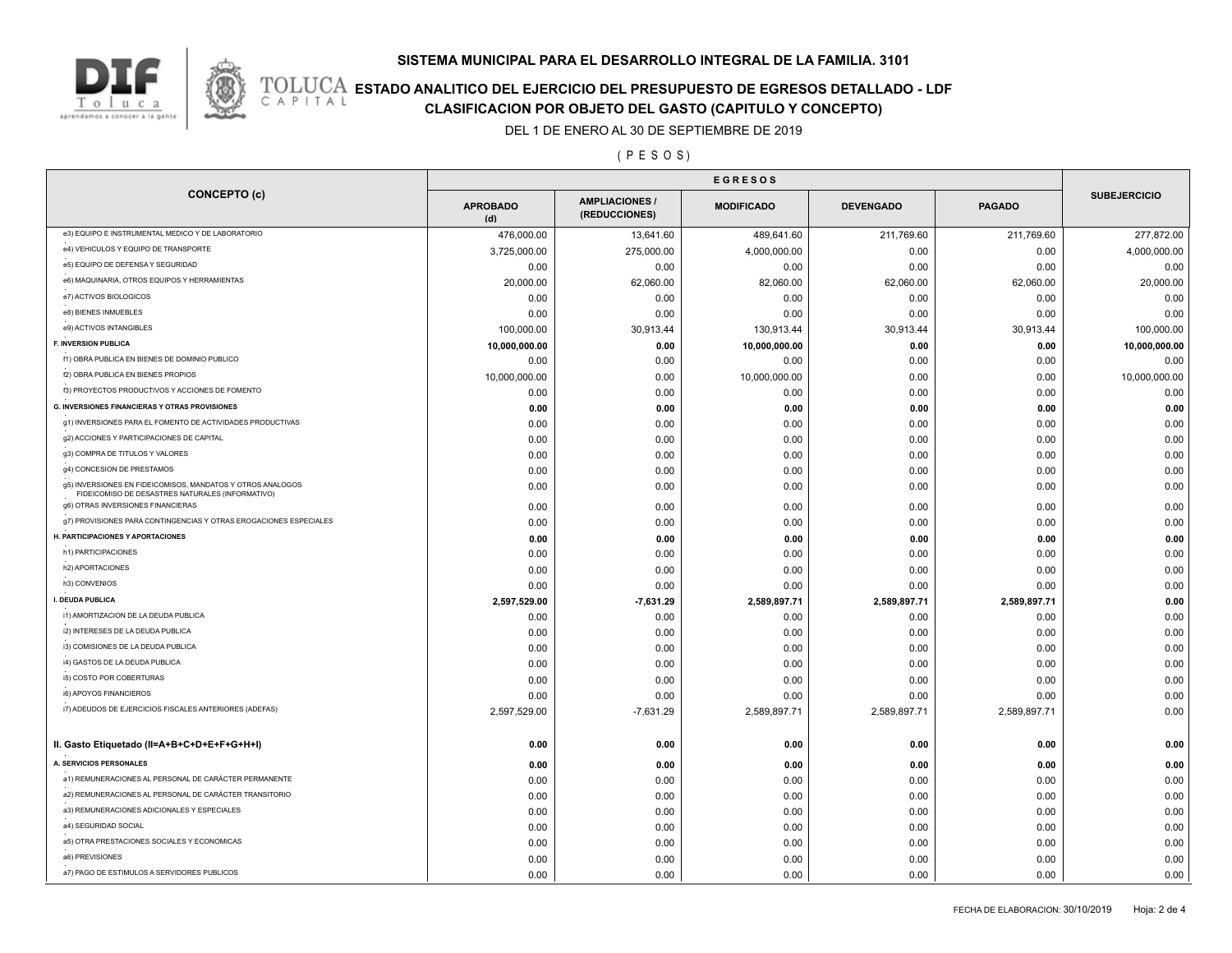### **SISTEMA MUNICIPAL PARA EL DESARROLLO INTEGRAL DE LA FAMILIA. 3101**



# **TOLUCA ESTADO ANALITICO DEL EJERCICIO DEL PRESUPUESTO DE EGRESOS DETALLADO - LDF**<br>CAPITAL CIASIFICACION POR OBJETO DEL GASTO (CAPITULO Y CONCEPTO) **CLASIFICACION POR OBJETO DEL GASTO (CAPITULO Y CONCEPTO)**

DEL 1 DE ENERO AL 30 DE SEPTIEMBRE DE 2019

( P E S O S )

| <b>CONCEPTO (c)</b>                                                           | <b>APROBADO</b><br>(d) | <b>AMPLIACIONES</b><br>(REDUCCIONES) | <b>MODIFICADO</b> | <b>DEVENGADO</b> | <b>PAGADO</b> | <b>SUBEJERCICIO</b> |
|-------------------------------------------------------------------------------|------------------------|--------------------------------------|-------------------|------------------|---------------|---------------------|
| <b>B. MATERIALES Y SUMINISTROS</b>                                            | 0.00                   | 0.00                                 | 0.00              | 0.00             | 0.00          | 0.00                |
| b1) MATERIALES DE ADMINISTRACION, EMISION DE DOCUMENTOS Y ARTICULOS OFICIALES | 0.00                   | 0.00                                 | 0.00              | 0.00             | 0.00          | 0.00                |
| <b>b2) ALIMENTOS Y UTENSILIOS</b>                                             | 0.00                   | 0.00                                 | 0.00              | 0.00             | 0.00          | 0.00                |
| b3) MATERIAS PRIMAS Y MATERIALES DE PRODUCCION Y COMERCIALIZACION             | 0.00                   | 0.00                                 | 0.00              | 0.00             | 0.00          | 0.00                |
| b4) MATERIALES Y ARTICULOS DE CONSTRUCCION Y DE REPARACION                    | 0.00                   | 0.00                                 | 0.00              | 0.00             | 0.00          | 0.00                |
| b5) PRODUCTOS QUIMICOS, FARMACEUTICOS Y DE LABORATORIO                        | 0.00                   | 0.00                                 | 0.00              | 0.00             | 0.00          | 0.00                |
| <b>b6) COMBUSTIBLES, LUBRICANTES Y ADITIVOS</b>                               | 0.00                   | 0.00                                 | 0.00              | 0.00             | 0.00          | 0.00                |
| b7) VESTUARIO, BLANCOS, PRENDAS DE PROTECCION Y ARTICULOS DEPORTIVOS          | 0.00                   | 0.00                                 | 0.00              | 0.00             | 0.00          | 0.00                |
| b8) MATERIALES Y SUMINISTROS PARA SEGURIDAD                                   | 0.00                   | 0.00                                 | 0.00              | 0.00             | 0.00          | 0.00                |
| b9) HERRAMIENTAS, REFACCIONES Y ACCESORIOS MENORES                            | 0.00                   | 0.00                                 | 0.00              | 0.00             | 0.00          | 0.00                |
| <b>C. SERVICIOS GENERALES</b>                                                 | 0.00                   | 0.00                                 | 0.00              | 0.00             | 0.00          | 0.00                |
| c1) SERVICIOS BASICOS                                                         | 0.00                   | 0.00                                 | 0.00              | 0.00             | 0.00          | 0.00                |
| c2) SERVICIOS DE ARRENDAMIENTO                                                | 0.00                   | 0.00                                 | 0.00              | 0.00             | 0.00          | 0.00                |
| c3) SERVICIOS PROFESIONALES, CIENTIFICOS, TECNICOS Y OTROS SERVICIOS          | 0.00                   | 0.00                                 | 0.00              | 0.00             | 0.00          | 0.00                |
| c4) SERVICIOS FINANCIEROS, BANCARIOS Y COMERCIALES                            | 0.00                   | 0.00                                 | 0.00              | 0.00             | 0.00          | 0.00                |
| c5) SERVICIOS DE INSTALACION, REPARACION, MANTENIMIENTO Y CONSERVACION        | 0.00                   | 0.00                                 | 0.00              | 0.00             | 0.00          | 0.00                |
| c6) SERVICIOS DE COMUNICACIÓN SOCIAL Y PUBLICIDAD                             | 0.00                   | 0.00                                 | 0.00              | 0.00             | 0.00          | 0.00                |
| c7) SERVICIOS DE TRASLADO Y VIATICOS                                          | 0.00                   | 0.00                                 | 0.00              | 0.00             | 0.00          | 0.00                |
| c8) SERVICIOS OFICIALES                                                       | 0.00                   | 0.00                                 | 0.00              | 0.00             | 0.00          | 0.00                |
| c9) OTROS SERVICIOS GENERALES                                                 | 0.00                   | 0.00                                 | 0.00              | 0.00             | 0.00          | 0.00                |
| D. TRANSFERENCIAS, ASIGNACIONES, SUBSIDIOS Y OTRAS AYUDAS                     | 0.00                   | 0.00                                 | 0.00              | 0.00             | 0.00          | 0.00                |
| d1) TRANSFERENCIAS INTERNAS Y ASIGNACIONES AL SECTOR PUBLICO                  | 0.00                   | 0.00                                 | 0.00              | 0.00             | 0.00          | 0.00                |
| d2) TRANSFERENCIAS AL RESTO DEL SECTOR PUBLICO                                | 0.00                   |                                      |                   | 0.00             |               | 0.00                |
| d3) SUBSIDIOS Y SUBVENCIONES                                                  |                        | 0.00                                 | 0.00              |                  | 0.00<br>0.00  | 0.00                |
| d4) AYUDAS SOCIALES                                                           | 0.00<br>0.00           | 0.00<br>0.00                         | 0.00              | 0.00<br>0.00     | 0.00          | 0.00                |
| d5) PENSIONES Y JUBILACIONES                                                  |                        |                                      | 0.00              |                  |               |                     |
| d6) TRANSFERENCIAS A FIDEICOMISOS, MANDATOS Y OTROS ANALOGOS                  | 0.00                   | 0.00                                 | 0.00              | 0.00             | 0.00          | 0.00                |
| d7) TRANSFERENCIAS A LA SEGURIDAD SOCIAL                                      | 0.00                   | 0.00                                 | 0.00              | 0.00             | 0.00          | 0.00                |
| d8) DONATIVOS                                                                 | 0.00                   | 0.00                                 | 0.00              | 0.00             | 0.00          | 0.00                |
| d9) TRANSFERENCIAS AL EXTERIOR                                                | 0.00                   | 0.00                                 | 0.00              | 0.00             | 0.00          | 0.00                |
| E. BIENES MUEBLES, INMUEBLES E INTANGIBLES                                    | 0.00                   | 0.00                                 | 0.00              | 0.00             | 0.00          | 0.00                |
| e1) MOBILIARIO Y EQUIPO DE ADMINISTRACION                                     | 0.00                   | 0.00                                 | 0.00              | 0.00             | 0.00          | 0.00                |
| e2) MOBILIARIO Y EQUIPO EDUCACIONAL Y RECREATIVO                              | 0.00                   | 0.00                                 | 0.00              | 0.00             | 0.00          | 0.00                |
| e3) EQUIPO E INSTRUMENTAL MEDICO Y DE LABORATORIO                             | 0.00                   | 0.00                                 | 0.00              | 0.00             | 0.00          | 0.00                |
|                                                                               | 0.00                   | 0.00                                 | 0.00              | 0.00             | 0.00          | 0.00                |
| e4) VEHICULOS Y EQUIPO DE TRANSPORTE                                          | 0.00                   | 0.00                                 | 0.00              | 0.00             | 0.00          | 0.00                |
| e5) EQUIPO DE DEFENSA Y SEGURIDAD                                             | 0.00                   | 0.00                                 | 0.00              | 0.00             | 0.00          | 0.00                |
| e6) MAQUINARIA, OTROS EQUIPOS Y HERRAMIENTAS                                  | 0.00                   | 0.00                                 | 0.00              | 0.00             | 0.00          | 0.00                |
| e7) ACTIVOS BIOLOGICOS                                                        | 0.00                   | 0.00                                 | 0.00              | 0.00             | 0.00          | 0.00                |
| e8) BIENES INMUEBLES                                                          | 0.00                   | 0.00                                 | 0.00              | 0.00             | 0.00          | 0.00                |
| e9) ACTIVOS INTANGIBLES                                                       | 0.00                   | 0.00                                 | 0.00              | 0.00             | 0.00          | 0.00                |
| <b>F. INVERSION PUBLICA</b>                                                   | 0.00                   | 0.00                                 | 0.00              | 0.00             | 0.00          | 0.00                |
| f1) OBRA PUBLICA EN BIENES DE DOMINIO PUBLICO                                 | 0.00                   | 0.00                                 | 0.00              | 0.00             | 0.00          | 0.00                |